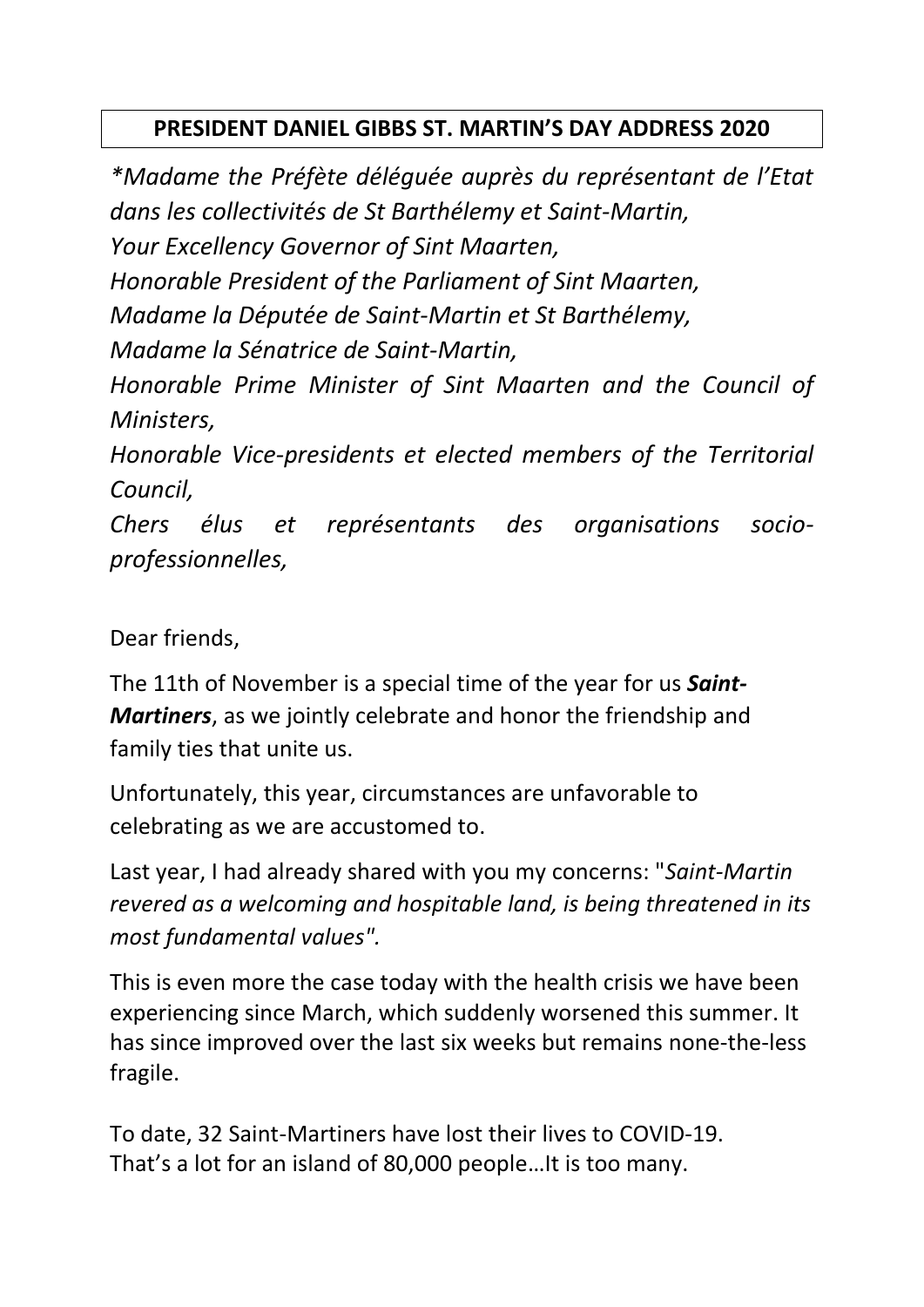Should we compare these numbers on the scale of our respective metropolitan cities, they would be equivalent to 6,800 deaths in the Kingdom of the Netherlands and 27,000 deaths in the French Republic.

Let's us spare a thought for those we have lost.

In light of the current situation related to the coronavirus, we have decided to favor a virtual format in observance of Saint-Martin's Day 2020 celebration.

We are, naturally, all aware of the importance of respecting health preventive measures and understand how essential they are in the fight against the spread of this virus.

I am more convinced than ever, that there is no substitute to human contact to exchange good practice and get messages across.

We will have the opportunity to meet again in the next few weeks, and will come back to that in a few moments.

I hope that together we will be able to find ways to meet face-toface, while respecting barrier gestures.

As you know, the "Spirit of Concordia" is the foundation of the relationship between our two sides of the island.

However, it was put to the test this summer.

The borders were closed for six weeks, which has never happened since 1648.

I believe that even during the Napoleonic (nuh-poh-lee-onik) Wars and the Second World War, this never occurred.

Some attempted to use this as an opportunity to oppose the two identities which constitute Saint-Martin's soul.

However, geography dictates politics: given our many affiliations, this is undeniably our reality.

While at the same time a Caribbean island, an Overseas Territory of the French Republic and an Outermost Region of the European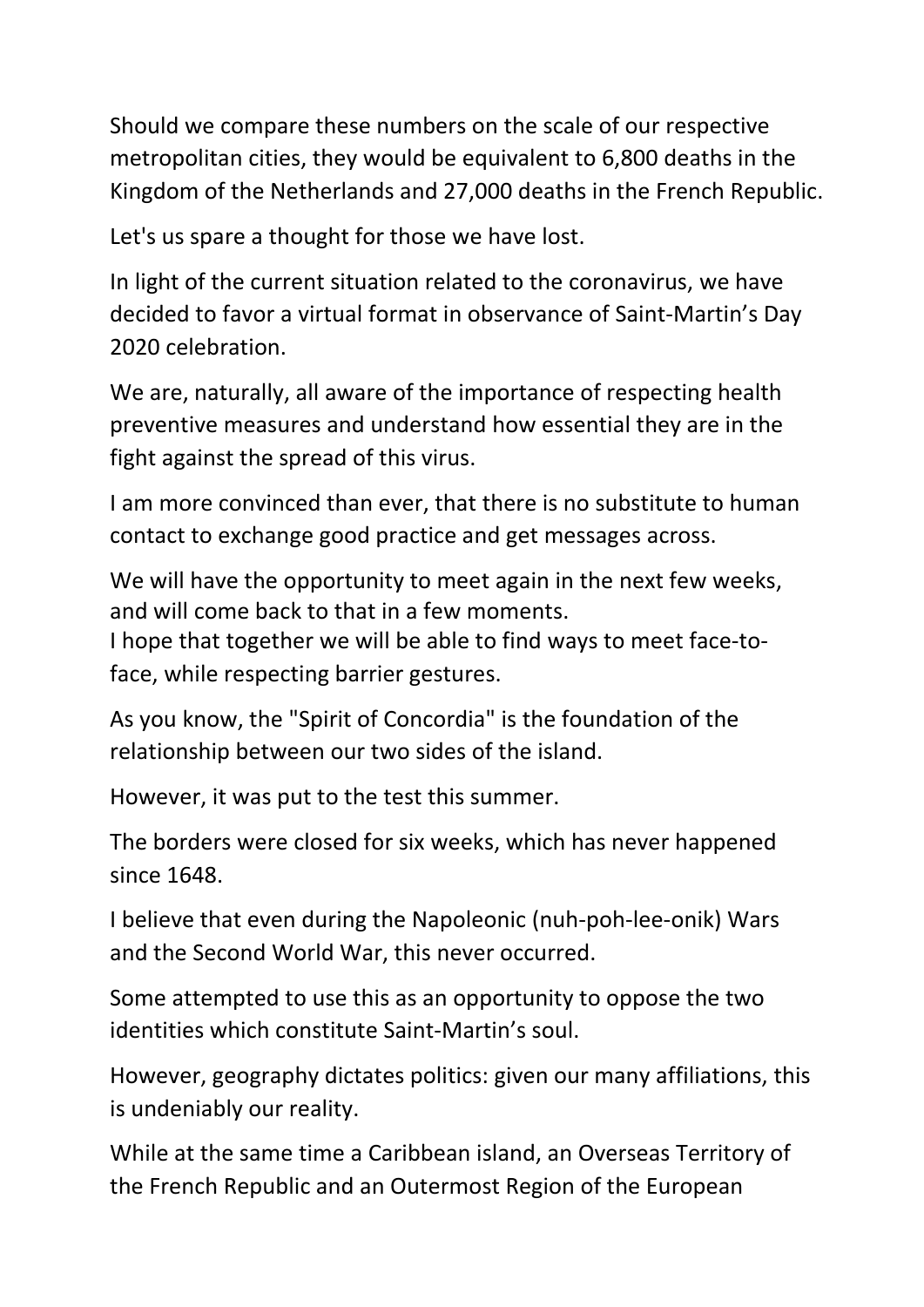Union, the Collectivité of Saint-Martin which I have had the honor to preside since 2017, is thus an integral part of the three sets from which it draws its reality, its identity and moreover, its substance.

As I exposed it to the elected members of the Territorial Council on September 24<sup>th</sup>, I openly repeat it before you:

Choosing between either Philipsburg and Miami or Pointe-à-Pitre and Paris is not an option...

We are fortunate, (those of us on the French side of Saint Martin) to benefit from this dual opening and membership:

- With on one hand the southern side which is affiliated to the *Leward Islands* and is open to Florida;

- And on the other hand, our Republic and the ties we share with the French overseas territories, particularly with Guadeloupe.

We want both. Not one OR the other.

Much less, one *against* the other.

Fortunately, our population came together and common sense prevailed.

The health apocalypse which was dreaded by some, thankfully did not happen – even though great caution is still necessary.

This leads me to insist, once again, on an important point:

A successful cooperation between us and our nation states - France and the Netherlands - is essential.

Last year, I reminded that the relationship with our respective central governments must be based on constructive dialogue, receptiveness, and benevolence.

It is clear that this has unfortunately not always been the case in the recent years ...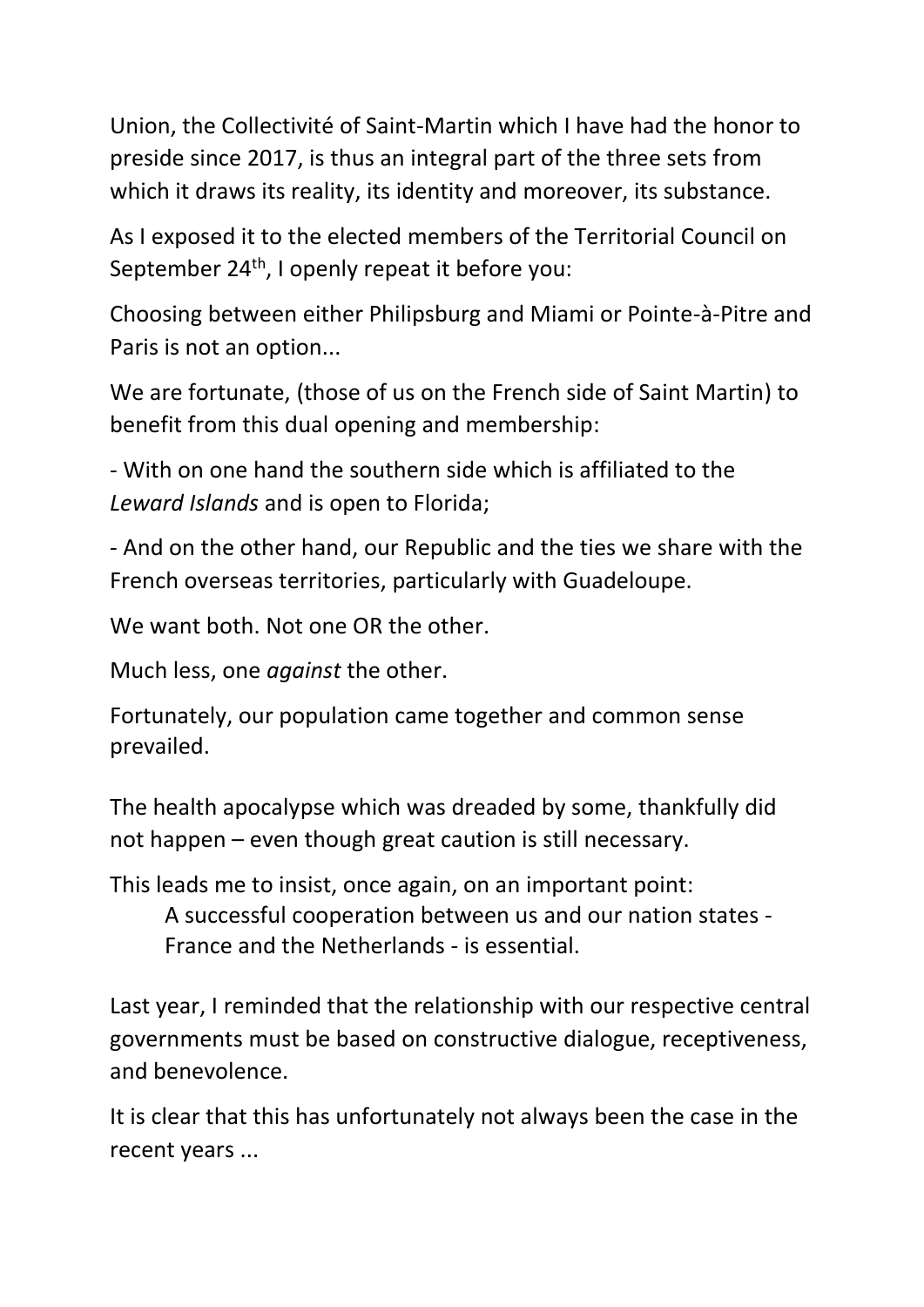The multilateral discussions through our "Q4" quadripartite meetings, are necessary now more than ever. The elected representatives of the Territorial Council of Saint-Martin, unanimously asked seven weeks ago, that a "Q4" specifically dedicated to health issues be held as soon as possible.

We are still awaiting for a response from the French state on this request.

However, in this case, it is imperative that solutions in terms of shared health protocols and increased capacity for *rapid tests* be found.

A favorable outcome in the coming weeks is essential if we want to save our economy and our social cohesion in the absence of the next tourist season ...

At the same time, a synergy will have to be achieved between our neighboring islands such as Anguilla, Saint-Barths, Saba and Satia, so that Saint-Martiners can travel again in these territories and reconnect, especially with family.

Though we have avoided being wrapped up in cotton wool thus far, we are never the less undergoing a form of "house arrest".

It will not be tolerable for more much longer… Neither psychologically, economically nor socially.

Being the smallest of the divided insular spaces in the world comes with consequences.

It requires thinking about the objectives of our common public measures in a pragmatic, proactive and flexible way. As you know, the coexistence of two autonomous entities such as ours which are separated not only: by applicable law, by currency,

social protection systems and links with the European Union, creates a very particular, unprecedented and complex situation.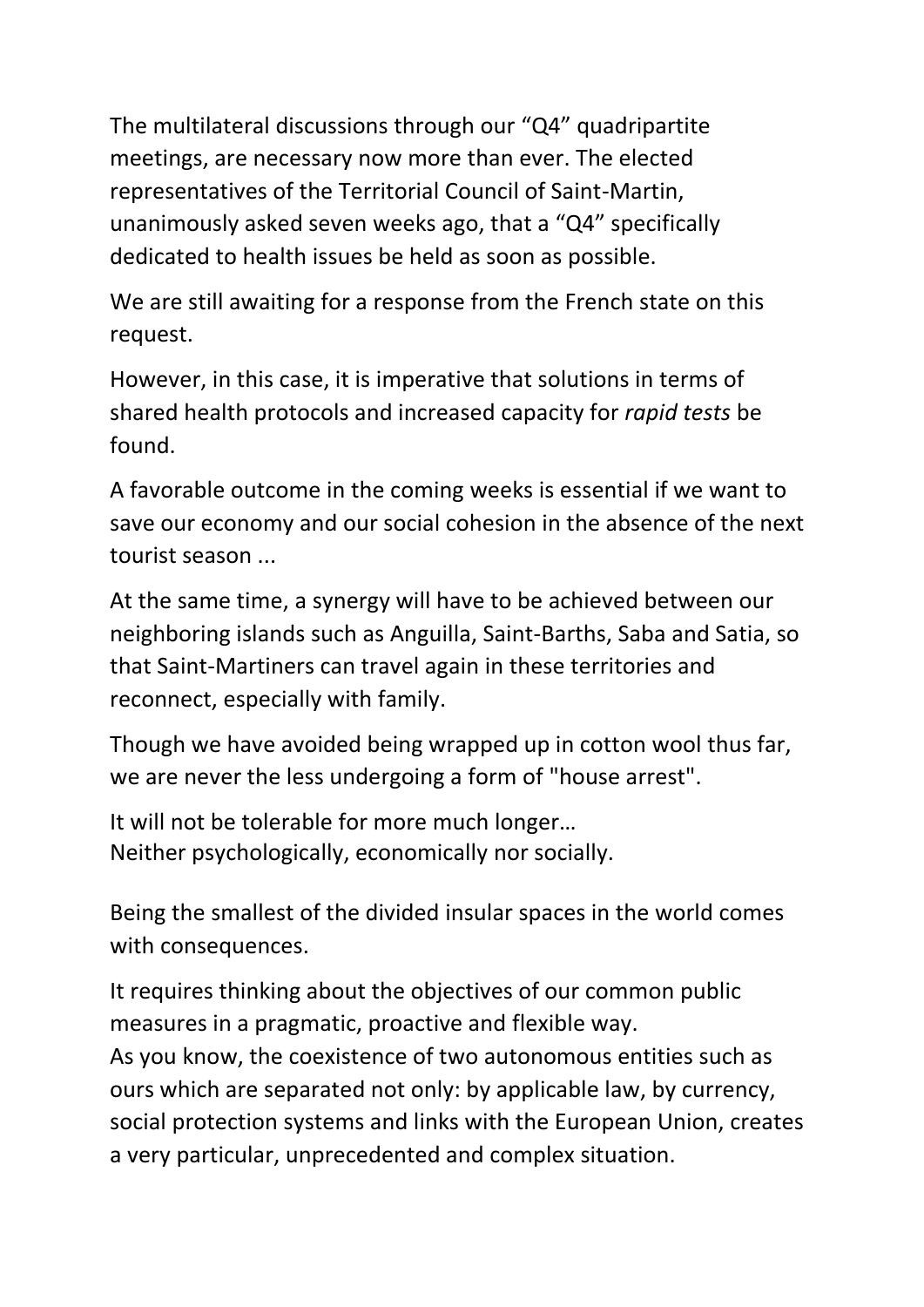Given these conditions, how do we sustain a community of common destiny?

How do we go beyond the boundaries to better define the terms - of a shared future?

- of a shared momentum?
- of a shared hope?

The *issues* we have in common correspond to mutual *constraints*. They have already been clearly identified. (That is just common sense.)

It is therefore unnecessary to purposely add new and countless studies that are not only costly, time-consuming and exceedingly technocratic.

Let us quickly take a few examples:

For two economies primarily based on tourism, natural disaster prevention and environmental protection are, as we all know, challenges we have in common.

• I am referring to the weather radar project which is to be installed in St. Peters, within the framework of the INTERREG Caribbean Regional Cooperation program. The lockdown imposed earlier this year set us back, however the project is moving forward. The service order to begin the studies prior to the construction of the radar was signed a few days ago. The equipment is expected to be operational in September 2021.

• I am also thinking of the Simpson Bay Lagoon development project which includes the removal of post IRMA shipwrecks. This project is co-financed as well by the European Union. It has unfortunately been delayed much too long by bureaucratic obstacles.

The same is true, of course, and even more relevant today, in the field of public health. Which is what I mentioned earlier.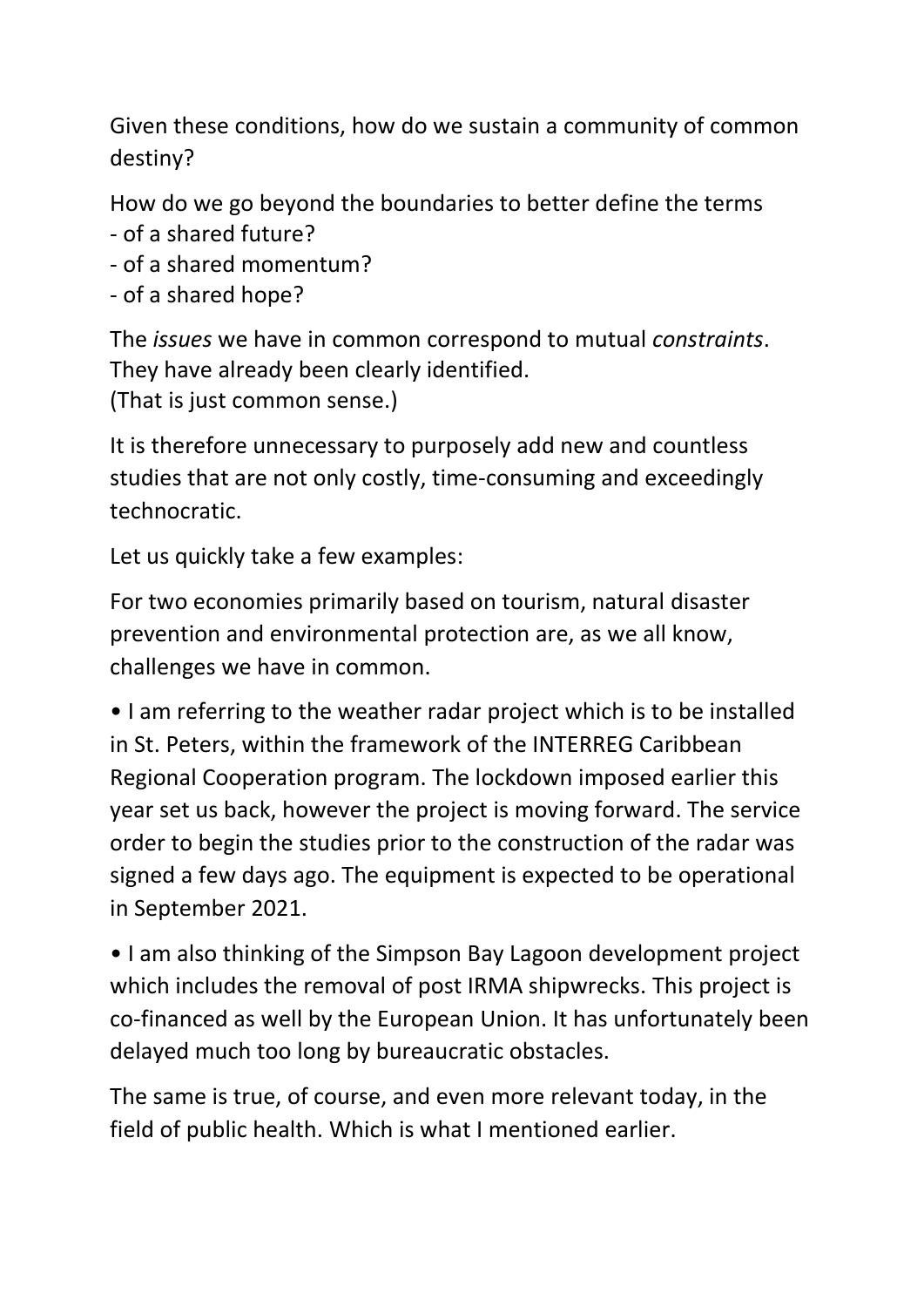It is therefore important not to disperse our forces or our resources. But instead, focus on areas where results could be achieved quickly.

In my opinion, we should define a priority program in which we select five or six topics. Outlined actions would be accomplished over a set period, for example, two years, then seven years.

We have the will and the vision. But to move forward, we still need the legal tool but more importantly, the political and operational tools.

This tool would be at the service of our island, which today has to protect itself and preserve its values, its identity and its natural and human assets.

This tool exists: it is the **United Congress French and Dutch** which I have been wishing for for a long time to strengthen the ties of cooperation between us.

This Congress would serve as a framework for consultation and generate the momentum necessary for projects of common interest. It would have to involve in the decision-making process all the stakeholders, thus bringing together, on an equal footing, the executives of the two local governments (Executive Council of Saint-Martin and the Government of Sint Maarten).

All the while providing our respective States representatives an observer's seat thus taking into consideration the competences exercised at the central level.

The Congress would be chaired in turns, for one year, by the executive authorities of Saint-Martin and Sint-Maarten.

The mode of operation of this political body still has to be defined.

Therefore, to discuss the setting up of this political consultation assembly, a study was designed within the framework of the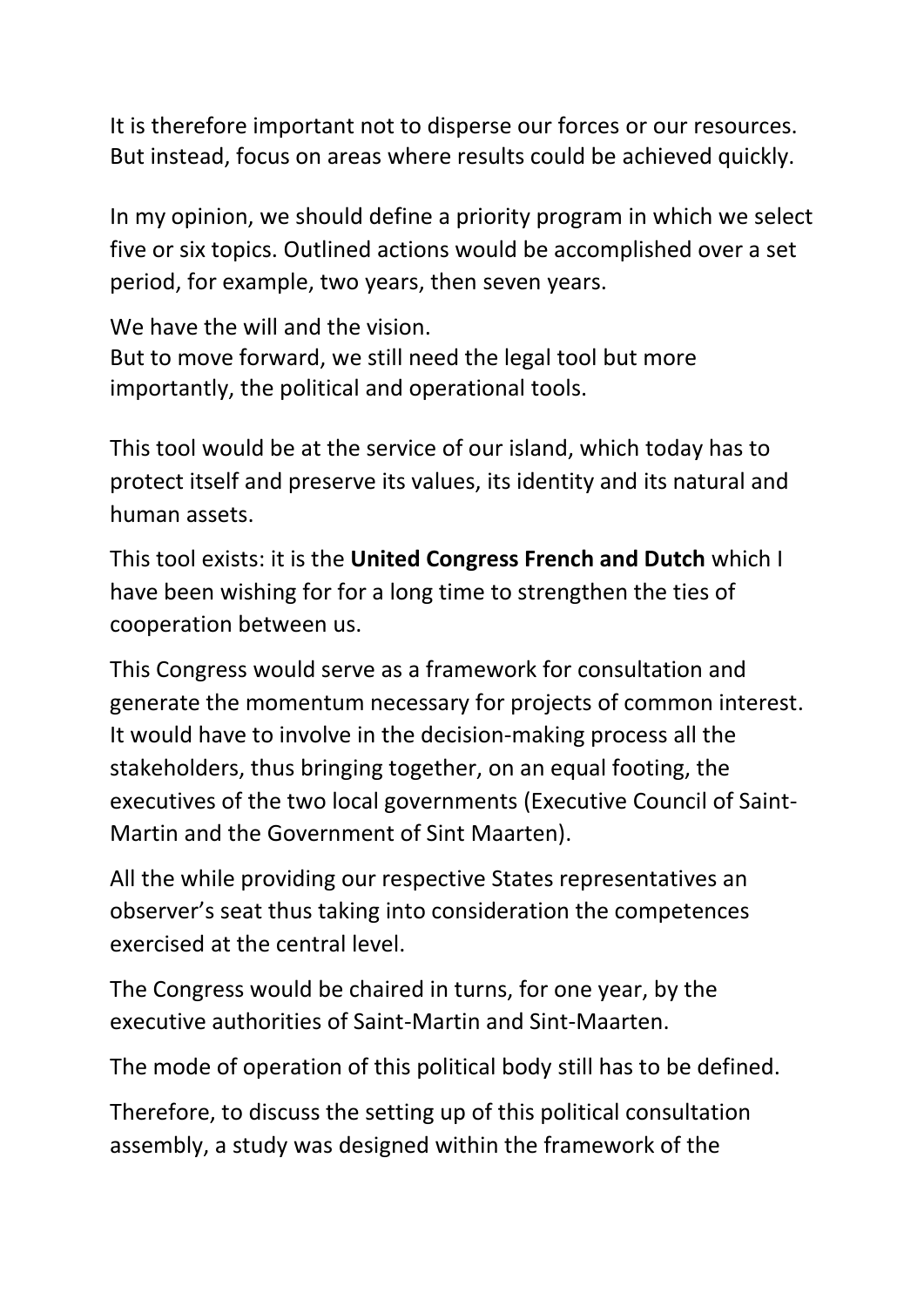relations between the French Cross-border Operational Mission and the Collectivité of Saint-Martin.

This study has been translated into English and has recently been sent to the government of Sint-Maarten.

According to this document, the European Grouping of Territorial Cooperation (EGTC) seems to be the most suitable structure.

Its purpose is to facilitate and promote European territorial cooperation, especially cross-border, between its members. It can support material cooperation projects (equipment, infrastructure or joint services), in common areas of competence.

Ultimately, the EGTC could also assume the role of managing authority for European Territorial Cooperation programs.

The EGTC must therefore be seen as a technical tool for monitoring and facilitating projects that would have been politically initiated within the framework of our cooperation policy.

It will therefore be a consequence, not a prerequisite, of the establishment of the United Congress.

Which can therefore be set up, informally to begin with, as quickly as possible.

I wish for us to be able to start meeting early in 2021 in this format.

Through the guidelines taken jointly, I am confident that this consultative mechanism, will as a result accelerate the deadlines in the implementation of the projects and strategic policies that I mentioned earlier.

Environment, Natural Disaster Prevention, Health, domestic transports ...

I would add to that list a theme statistics data.

Because in order to be acknowledged, we have to get to know ourselves better.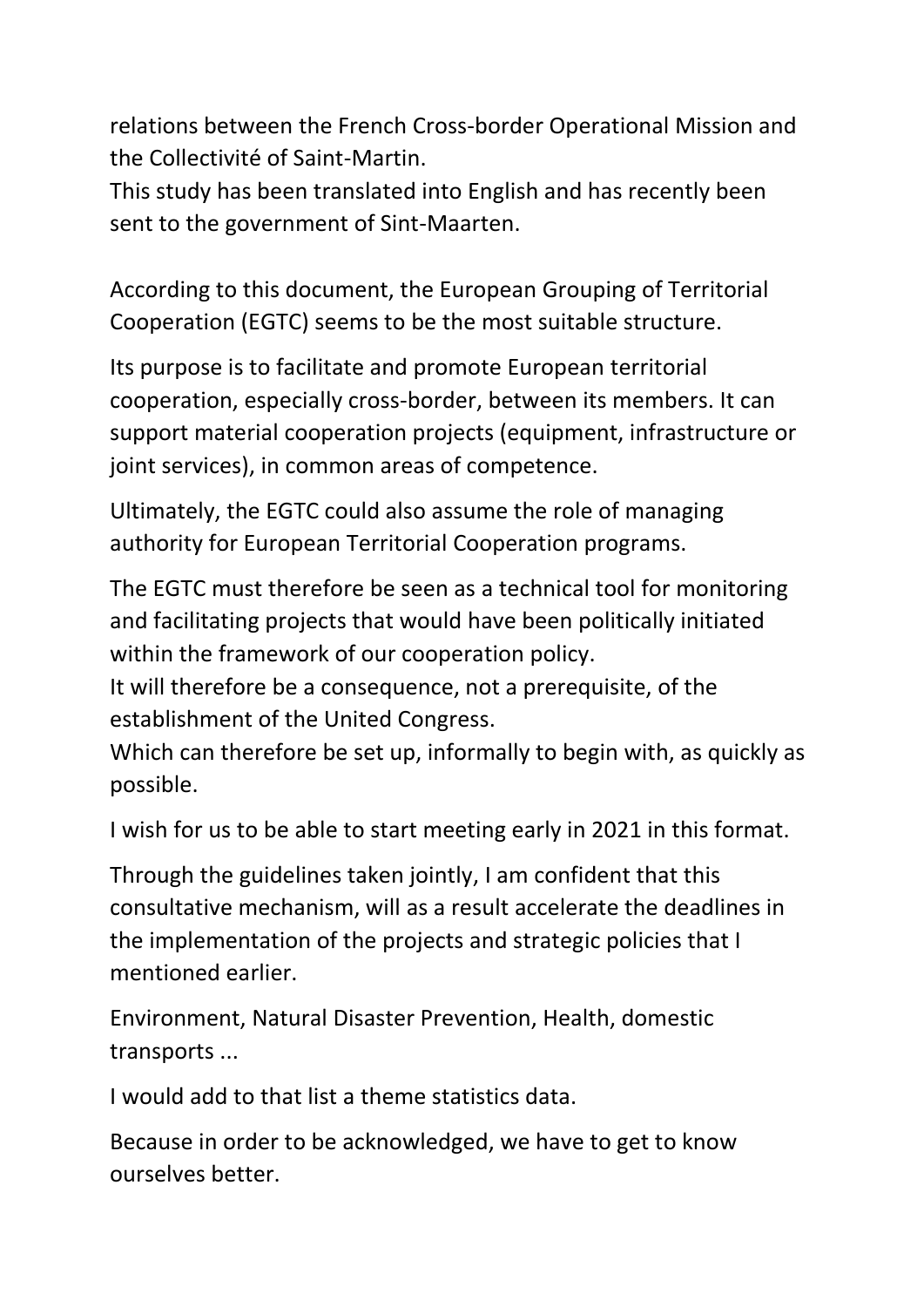By bringing all the stakeholders together, this new body would also make it possible to overcome the obstacles caused by the distribution of powers between States and local governments; which can be at times very difficult to grasp.

At the same time, entrusting an integrated body with the task of refining the "key projects" defined by Sint-Maarten and Saint-Martin facilitating the ratification process for each stakeholders.

Thus informing, the bodies holding institutional competence on both sides.

Naturally, this entity is not intended to replace Saint-Martin and Sint-Maarten. Nor will it replace the respective elected representatives of the two territories either, whose mission will be to validate, at a rate that remains to be determined, the orientations taken jointly within this framework.

Likewise, by no means will either parties be required to renounce to their specific legal and social characteristics.

Nor to question our social choices or our respective affiliations.

It will be however, a matter of jointly identifying standards to be assessed, adapted and corrected – modeled after the partnership shared for decades by the members of the European Union. Standards which are likely to hamper the development of the strengths of the two territories, unduly distort competition or undermine consumer's safety (for example, in the health and food industry).

The time has come for us to pragmatically and proactively move forward.

In 1648 the Treaty of Concordia set a framework which has served as a model of peaceful coexistence.

However, we must acknowledge that it has become outdated and unsuited to the geopolitical realities of the 21st century.